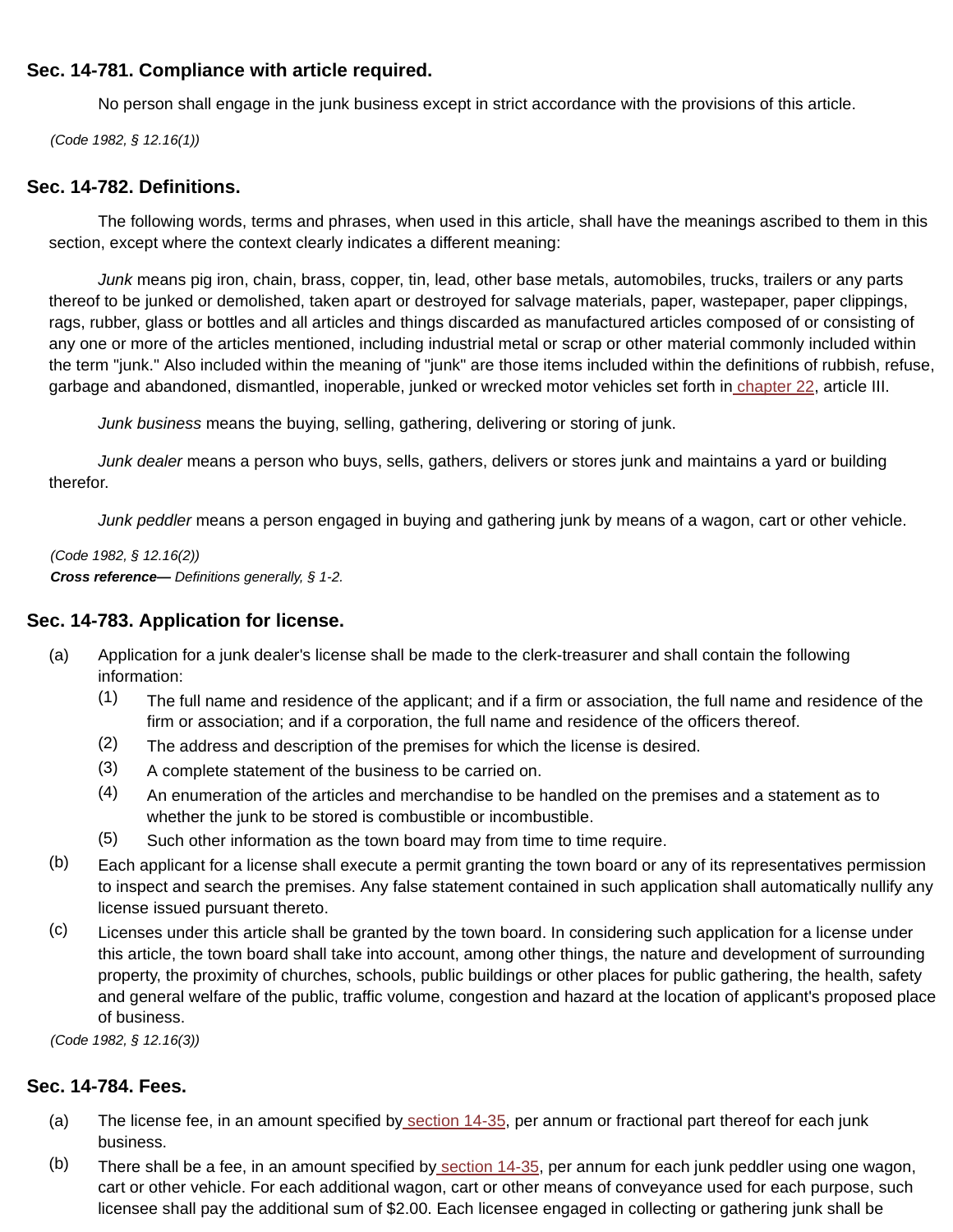furnished with a plate with the number of his license described thereon which shall be securely fastened by the licensee in some conspicuous place on the wagon, cart or other vehicle so used by him. (Code 1982, § 12.16(4); Ord. No. 2008-01, § 13, 12-22-2008)

# **Sec. 14-785. License numbers.**

All licenses shall be numbered consecutively and the clerk-treasurer shall furnish each licensee a card setting forth his name and the number of such license.

(Code 1982, § 12.16(5))

### **Sec. 14-786. Revenues and expenses.**

The clerk-treasurer shall secure the necessary blanks or cards and the expense thereof shall be paid by the town out of the general fund and all monies derived from such licenses shall be turned into the general fund.

(Code 1982, § 12.16(6))

## **Sec. 14-787. Limitation upon issuance of licenses.**

A separate license shall be required for each place of business and each shall particularly describe the premises for which issued.

(Code 1982, § 12.16(7))

### **Sec. 14-788. Restriction of licenses.**

- (a) Accumulation of junk. No person except a licensed junk dealer or junk peddler shall buy, collect, gather junk or shall allow the junk to accumulate in any substantial amount in the town.
- (b) Storage restrictions. No junk shall be accumulated, stored or placed on any premises in the town within 750 feet from the centerline of any public highway or roadway or within one-half mile from the nearest residence, school, church or other place of public gathering. No burning of junk shall be done on such premises unless such burning takes place not less than 1,000 feet from the centerline of any public highway or roadway within the town and not less than one-half mile from the nearest residence, school, church or other place of public gathering.
- (c) Storage of combustible junk. No combustible junk shall be stored in any building unless such building is approved by the building inspector and is of fireproof construction.
- (d) Enclosure of junkyards. Every junkyard shall be enclosed by a substantial enclosure consisting of a solid fence, to be approved by the building inspector, not less than eight feet in height and maintained in proper condition. Junk placed in a junkyard shall be piled as to not rest against or project through the enclosure. No person shall affix or display or permit to be affixed or displayed upon such enclosure any picture, sign, bill, placard, pamphlet, notice or other thing for the purpose of advertising or notification. The words "Post No Bills" shall be painted on such enclosure at intervals in letters six inches high.
- (e) Record of purchases. A written record consisting of an accurate description and price of the goods, articles and things purchased, together with the name, age and residence of the seller shall be maintained by each licensee under this article. Such record shall be available to any law enforcement officer for inspection at any reasonable times.
- (f) Purchase from certain persons. No purchase shall be made from any child or children under 18 years of age or from any intoxicated or unknown person.
- (g) Purchase of certain property. No person shall purchase used pipe, faucets, boilers, spigots or coils from any person except the manufacturer thereof, a licensed plumber, a licensed peddler or the owner of the building from which material is taken.
- (h) Rodents and vermin. Effective means for the elimination of the rodents and vermin commonly infesting junk areas shall be administered by all licensees under this article.
- (i) Garbage. No person shall store any garbage materials on the premises licensed under this article.

(j) Revocation. See section 14-46 for provisions regarding the revocation of licenses.

(Code 1982, § 12.16(8))